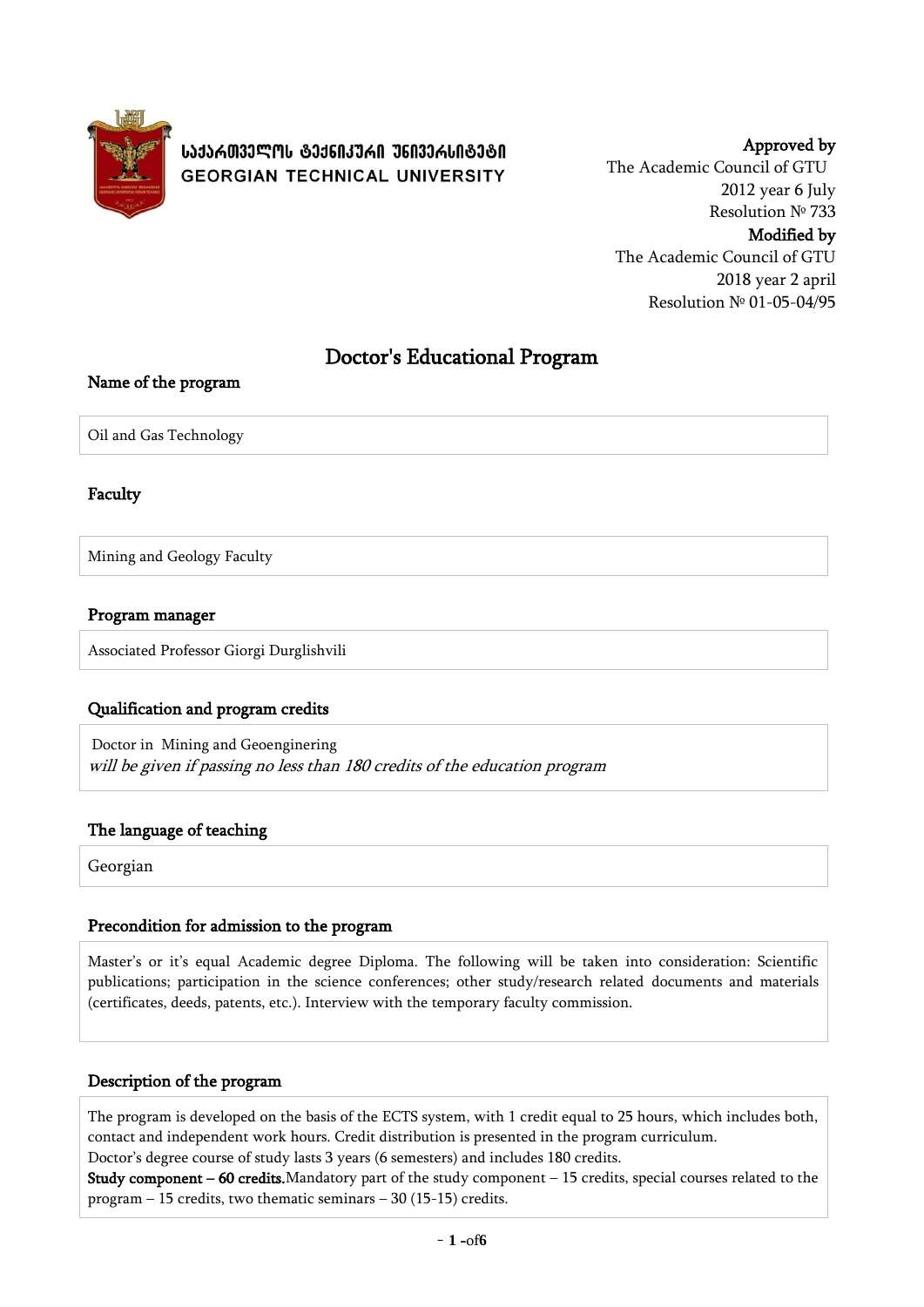**Research component – 120 credits.**Two prospectus – 30 (10-20) credits, three colloquiums – 60 (15-15-30) credits, finalization of the doctor's thesis, presentation – 30 credits.

The study process: 1 semester consists of 20 weeks. The study process lasts for 16 weeks, the  $12<sup>th</sup>$  week is preparation for the final exam, and on the  $13<sup>th</sup>$  and  $14<sup>th</sup>$  weeks – final exams take place. If necessary, additional exams are appointed on the week 20.

Semester Oneincludes two mandatory elements of the study component (5-5 credits). Research component – draft thesis project/prospectus  $-1$  (10 credits).

Semester Two–One mandatory element of the study component (5 credits), Research component – draft thesis project/prospectus – 2 (20 credits).

Semester Three – Study component – first thematic seminar (15 credits), Research component – theoretical/experimental research/colloquium – 1 (15 credits).

Semester Four - Study component – Second thematic seminar (15 credits), Research component – theoretical/experimental research/colloquium – 2 (15 credits).

Semester Five – includes mandatory element of the study program research component: theoretical/experimental research/colloquium – 3 (30 credits).

Semester Six is assigned to the mandatory element of the study program research component: finalization of the thesis and presentation (30 credits).

Within the study program period the Doctor's degree student will prepare two thematic scientific seminars.

Dean's office organizes a seminar for the thematic scientific work presentation. 5-9 member commission, staffed by the Dean on the basis of the Head of Academic Department's submission, assesses the doctoral student's work. Commission members are approved with the faculty decree.

Based on the theoretical/experimental research the doctoral student is tasked to prepare three colloquiums during the third, fourth and fifth semesters. Colloquiums reflect the results of the researches performed by the doctoral student.

Finalization of the Doctor's thesis and presentation is the main part of the research component. It reflects the new results of the theoretical/experimental research performed by the doctoral student and/or solves topical scientific problem. Doctoral student presents the thesis to the dissertation panel consisting of 7-9 representatives of the respective field.

#### The purpose of the program

The purpose of the program is to enable the doctoral student to deepen his/her knowledge and to be capable to independently perform scientific-research and practical activities related to oil and gas exploration, drilling and production, which will be based on the hydro-geological, geo-chemical, geophysical studies and modern drilling technologies. Doctoral student must study the detailed oil-and-gas regional distribution of Georgia, identify new oil-and-gas exploration areas and evaluate reserves within the identified structures according to the established categories; in addition, perform research with the application of the modern methodologies in oil and gas field development, well production, and stimulation of the productive formation; independently take correct and effective decisions to solve the problems in specific circumstances.

Nowadays, modern geological and geophysical (2D, 3D) studies and results of their interpretation performed for oil and gas exploration in number of the regions of Georgia create perspectives of discovering large fields, such as the Samgori-Patardzeuli oilfield in the Middle Eocene formations. Therefore, it is necessary to prepare professionals in the named field, capable of performing exploration, drilling and completion operations with high degree of professionalism.

#### Outcomes/competences (general and sectoral)

- a) Knowledge/Understanding Knowledge of oil and gas technologies based on the latest achievements in the field, providing the ability of enriching current knowledge and applying innovative methodologies (at the level of standards required in the referred publication). Understanding the new limits of knowledge through the reassessment and partial re-evaluation of the existing knowledge ;
- b) Ability to use knowledge in practice independent planning, implementation and supervision of innovative research; development of new research and analytical methods and approaches oriented on the creation of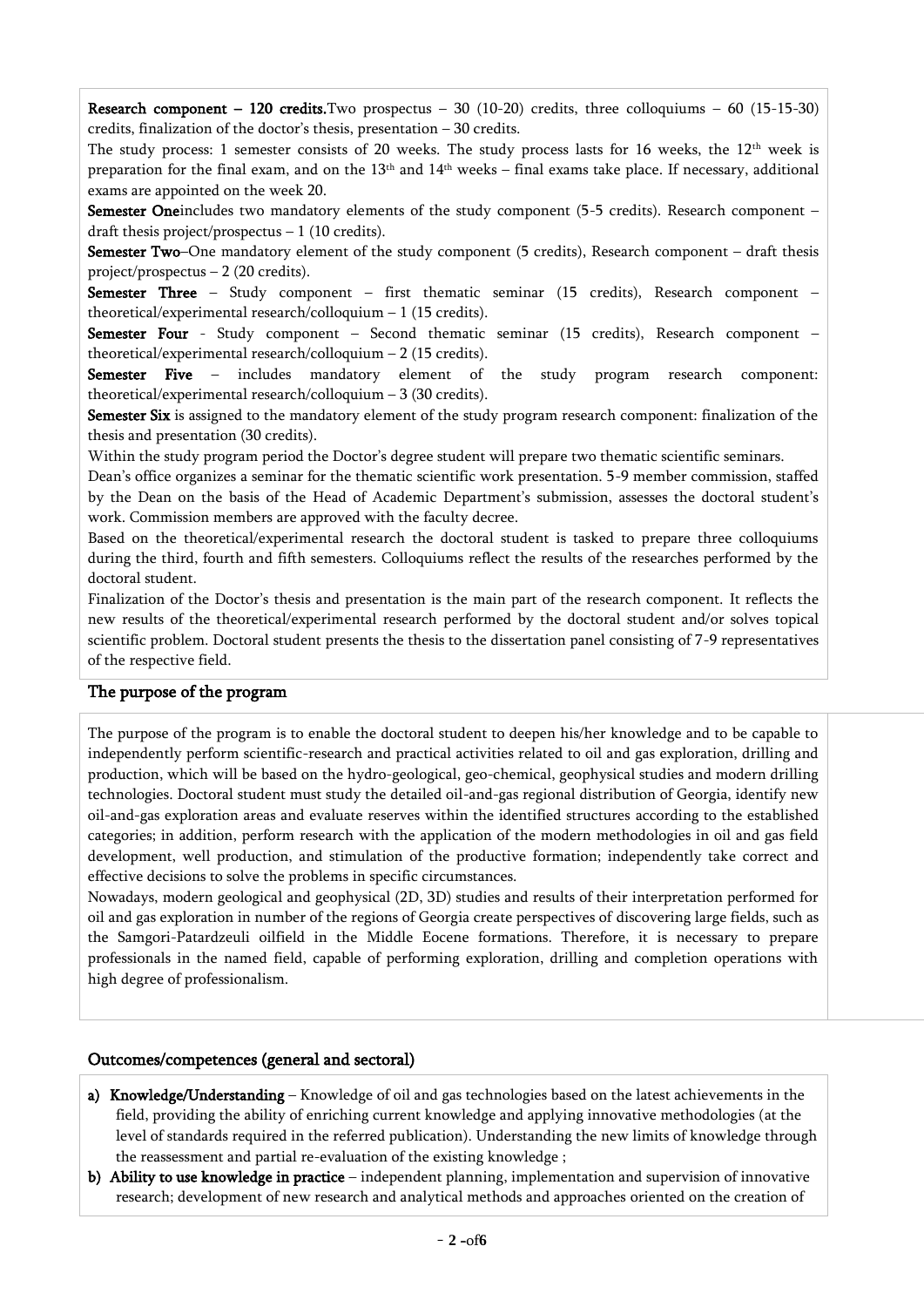new knowledge and reflected in internationally referred publications;

- c) Making judgement Gathering, interpretation and drawing conclusion based on the materials obtained through oil-and-gas exploration operations. Ability to independently take correct and effective decisions to solve problems in the specific circumstances;
- d) Communication skills Clearly and soundly presenting oil and gas technologies in relation with the existing knowledge, as well as engaging in the thematic polemics with the international scientific society;
- e) Ability to learn readiness to develop new ideas and processes by the means of applying the knowledge based on the latest achievements in learning and operations, including during the hydrocarbon research;
- f) Values Studying the methods of establishing values and developing innovative methodologies for their establishment; planning and implementation of environment protection activities during oil and gas exploration and production operations.

#### Methods of achieving learning outcomes (teaching and learning)

 $\boxtimes$  Lecture  $\Box$  Seminar (team working)  $\Box$  Practical classes  $\Box$  Laboratory  $\boxtimes$ Scientificthematic seminar  $\boxtimes$  Independent work  $\boxtimes$  Consultation  $\boxtimes$  Research component  $\boxtimes$  Design of doctoral thesis  $\boxtimes$  Doctoral thesis

Based on the specific course of study in the learning process, the relevant below listed activities of the teaching-learning methods are used, which are reflected in the relevant training courses (syllabus):

- 1. Explanation is based on the discussion on the issue. The teacher gives a concrete example from the material, which is discussed in detail within the given topic.
- 2. Heuristic method–is based on the step by step solving the task given to the students. This process is implemented by the means of independent recognition of the facts in the process of learning and identification of the links among those facts.
- 3. Cooperative learning is a learning strategy when each member of the group is obliged not only to examine himself but also to help his/her team-mate to study the subject better. Each member of the group works on the problem, until all of them master the issue.
- 4. Analysis helps us to divide the study material into constituent parts. This will simplify the detailed coverage of individual issues within a difficult problem;
- 5. Practical methods combine all the forms of learning that build the student's practical skills. In such case, the student is able to independently perform different activities based on the acquired knowledge.
- 6. Deduction is such form of transmitting any knowledge, which based on general knowledge represents logical process of discovering new knowledge in other words, the process is going from general to concrete.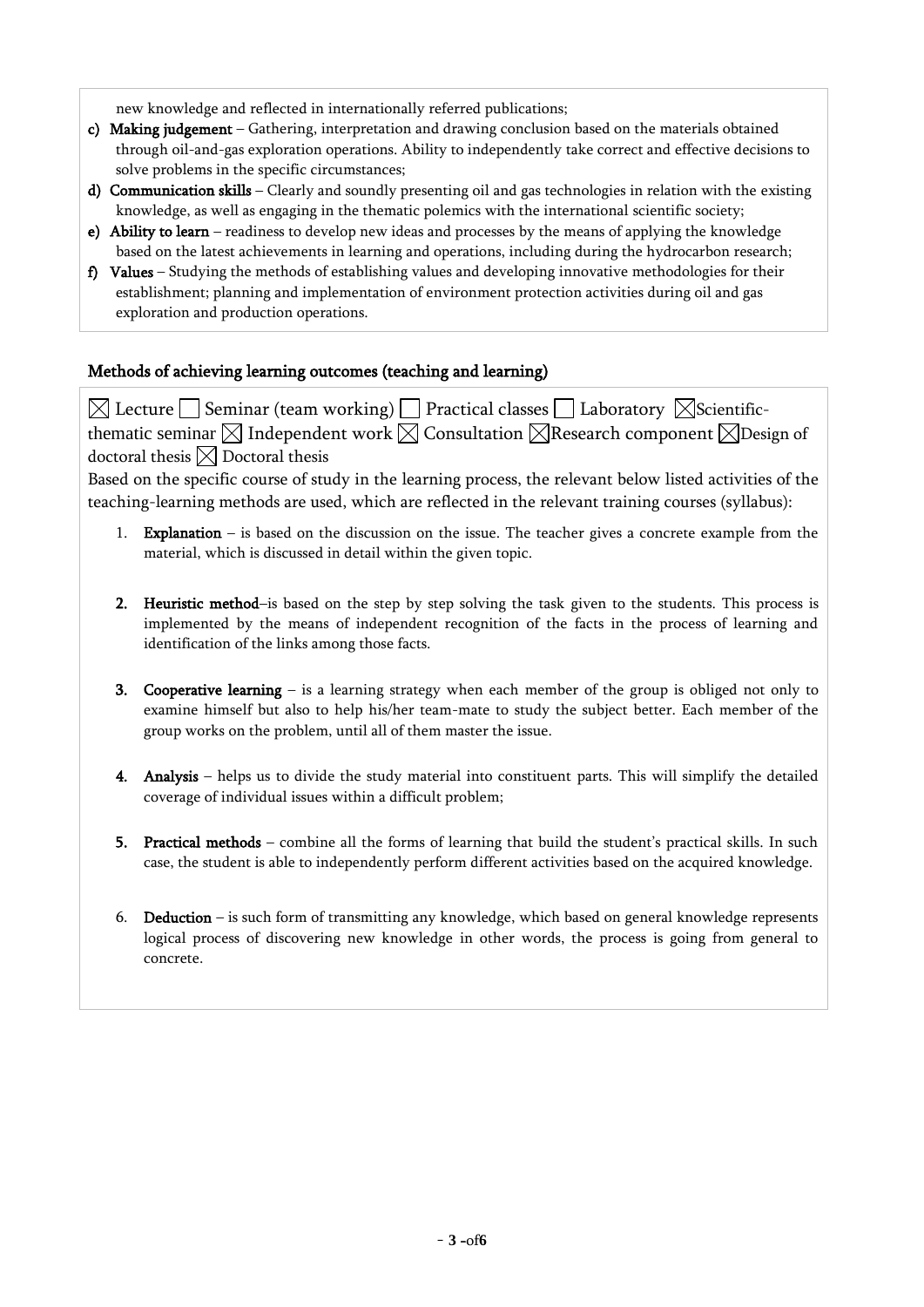#### Student knowledge assessment system

Grading system is based on a 100-point scale.

Positive grades:

- (A) Excellent the rating of 91-100 points;
- (B)–Very good - the rating of 81-90 points
- (C) Good- the rating of 71-80 points
- (D) Satisfactory- the rating of 61-70 points
- $\bullet$  (E) Enough- the rating of 51-60 points

Negative grades:

- (FX) Did not pass 41-50 points of rating, which means that the student needs more work to pass and is given the right to take the exam once more with independent work;
- (F)–Failed 40 points and less, which means that the work carried out by the student is not enough and he/she has to learn the subject from the beginning.

Doctoral thesis is to assess the 100-point system:

- a) Excellent (summa cum laude) Excellent work;
- b) Very good (magna cum laude) Outcome largely exceeding the requirements;
- c) Good (cum laude) Outcome exceeding the requirement;
- d) Average (bene) Work of average quality, satisfying the requirements;
- e) Satisfactory (rite) Outcome that still satisfies the requirements despite the errors;
- f) Insufficient (insufficient) Unsatisfactory work, not satisfying the requirements due to significant errors;
- g) Completely unsatisfactory (sub omnicanone) Outcome that absolutely does not satisfy the requirements.

#### Field of employment

Georgian Oil and Gas Corporation, oil-and-gas productioncompanies in Georgia, SokarGas Ltd, KazTransGas Ltd., Itera-Georgia Ltd.., Oil and Gas Transportation Company, educational facilities.

### Opportunity to continue learning

#### Human and material resources necessary for the implementation of the program

Program is equipped with respective human and material resources.

1. Department owns oil-and-gas physical and chemical research, drilling mud and LCM laboratories;

2. The named programis implemented by: Full Professors G. Varshalomidze, N. Khundadze, N. Jikia, T.

Barabadze; Associated Professors G. Durglishvili, V. Khitarishvili, R. Managadze, N. Machavariani.

3. CV of the program teacher is attached.

### Number of attached syllabus: 5

#### Program subject load

| Nº | Subject                                                           |              | <b>ECTS Credits</b> |        |   |    |  |  |  |
|----|-------------------------------------------------------------------|--------------|---------------------|--------|---|----|--|--|--|
|    |                                                                   | Precondition |                     | I Year |   |    |  |  |  |
|    |                                                                   | of admit     | Semester            |        |   |    |  |  |  |
|    |                                                                   |              |                     |        | Ш | IV |  |  |  |
|    | Academic writing and Methods of scientific research does not have |              | 5                   |        |   |    |  |  |  |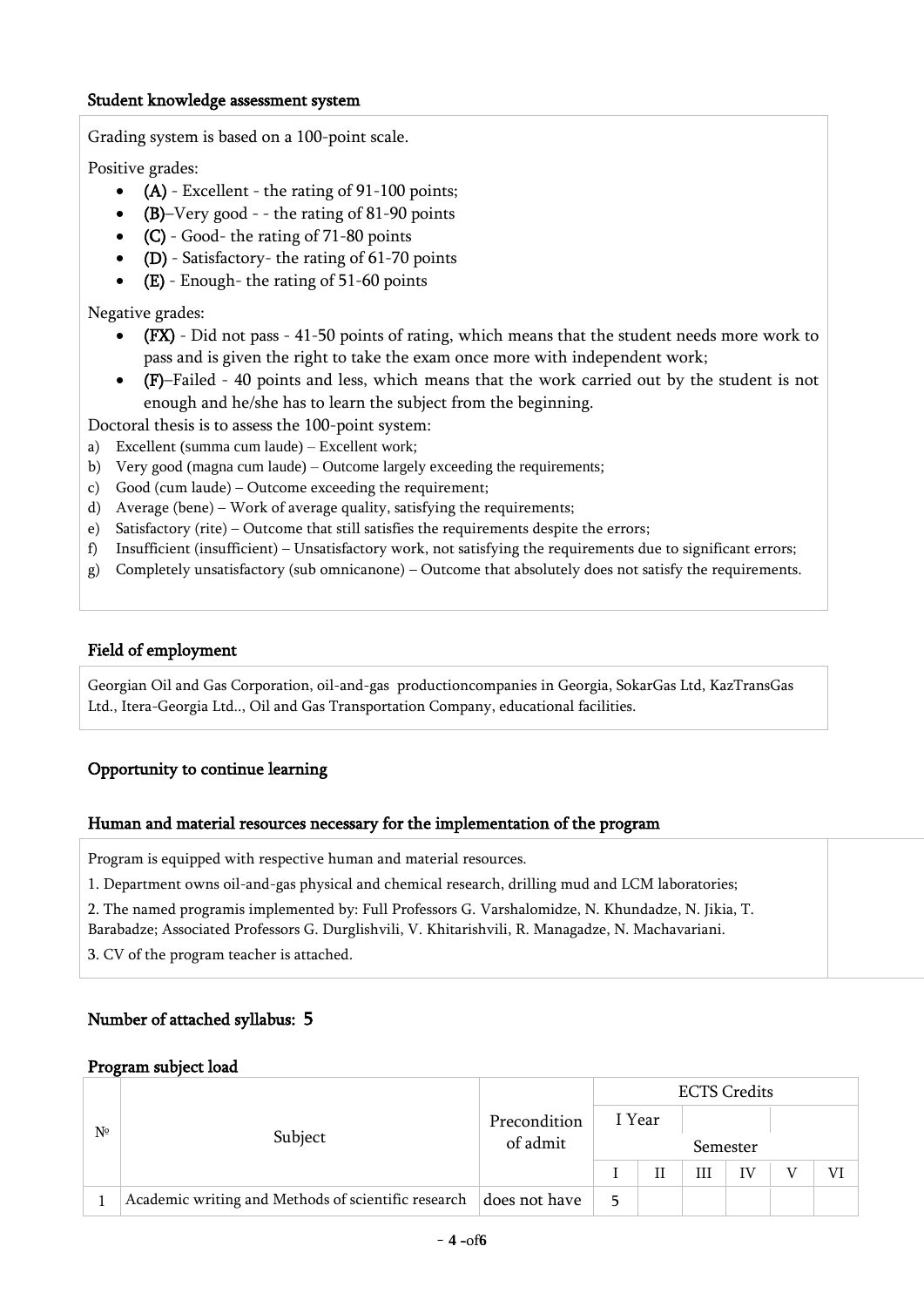|                | Total                                                |                                                                |    |                |    | 180 |    |    |
|----------------|------------------------------------------------------|----------------------------------------------------------------|----|----------------|----|-----|----|----|
|                | Per semester                                         |                                                                |    | 60<br>60<br>60 |    |     |    |    |
| 6              | Dissertation finalization, Presentation              | All the<br>necessary<br>training and<br>research<br>components |    |                |    |     |    | 30 |
| 5              | Theoretical/experimental research/colloquium - 3     | Theoretical /<br>experimental<br>research /<br>colloquium-2    |    |                |    |     | 30 |    |
| $\overline{4}$ | Theoretical/experimental research/colloquium-2       | Theoretical /<br>experimental<br>research /<br>colloquium-1    |    |                |    | 15  |    |    |
| 3              | Theoretical/experimental research/colloquium<br>$-1$ | does not have                                                  |    |                | 15 |     |    |    |
| $\overline{2}$ | Dissertation thesis draft/prospectus - 2             | Thesis research<br>Project /<br>Prospectus - 1                 |    | 20             |    |     |    |    |
| $\mathbf{1}$   | Dissertation thesis draft/prospectus - 1             | does not have                                                  | 10 |                |    |     |    |    |
|                | Research Component                                   |                                                                |    |                |    |     |    |    |
| 8              | Second thematic seminar                              | First thematic<br>seminar                                      |    |                |    | 15  |    |    |
| 7              | First thematic seminar                               | does not have                                                  |    |                | 15 |     |    |    |
| 6              | Assisting the Professor                              | does not have                                                  |    | 5              |    |     |    |    |
| 5              | Classification and evolution of sedimentary basins   | does not have                                                  |    | 5              |    |     |    |    |
| 4              | Technologies of saving resources while drilling      | does not have                                                  | 5  |                |    |     |    |    |
| 3              | Oil and gas field development modeling               | does not have                                                  | 5  |                |    |     |    |    |
| $\overline{2}$ | Teaching methods                                     | does not have                                                  | 5  |                |    |     |    |    |

### Map of learning outcomes

| N <sup>o</sup> | Subject                                             |             | 드.<br>knowledge<br>understanding<br>to use<br>practice<br>Ability | Making judgments | skill<br>Communication | learn<br>$\overline{c}$<br>Ability | Values      |
|----------------|-----------------------------------------------------|-------------|-------------------------------------------------------------------|------------------|------------------------|------------------------------------|-------------|
|                | Academic writing and methods of scientific research | $\mathbf X$ | X                                                                 | $\mathbf x$      | $\mathbf x$            |                                    |             |
| $\overline{2}$ | Teaching methods                                    | $\mathbf x$ | X                                                                 | X                | $\mathbf x$            |                                    | X           |
| 3              | Assisting the Professor                             | $\mathbf X$ | X                                                                 | $\mathbf X$      | $\mathbf X$            | X                                  | $\mathbf X$ |
| 4              | Oil and gas field development modeling              | $\mathbf X$ | $\mathbf X$                                                       | $\mathbf x$      |                        |                                    |             |